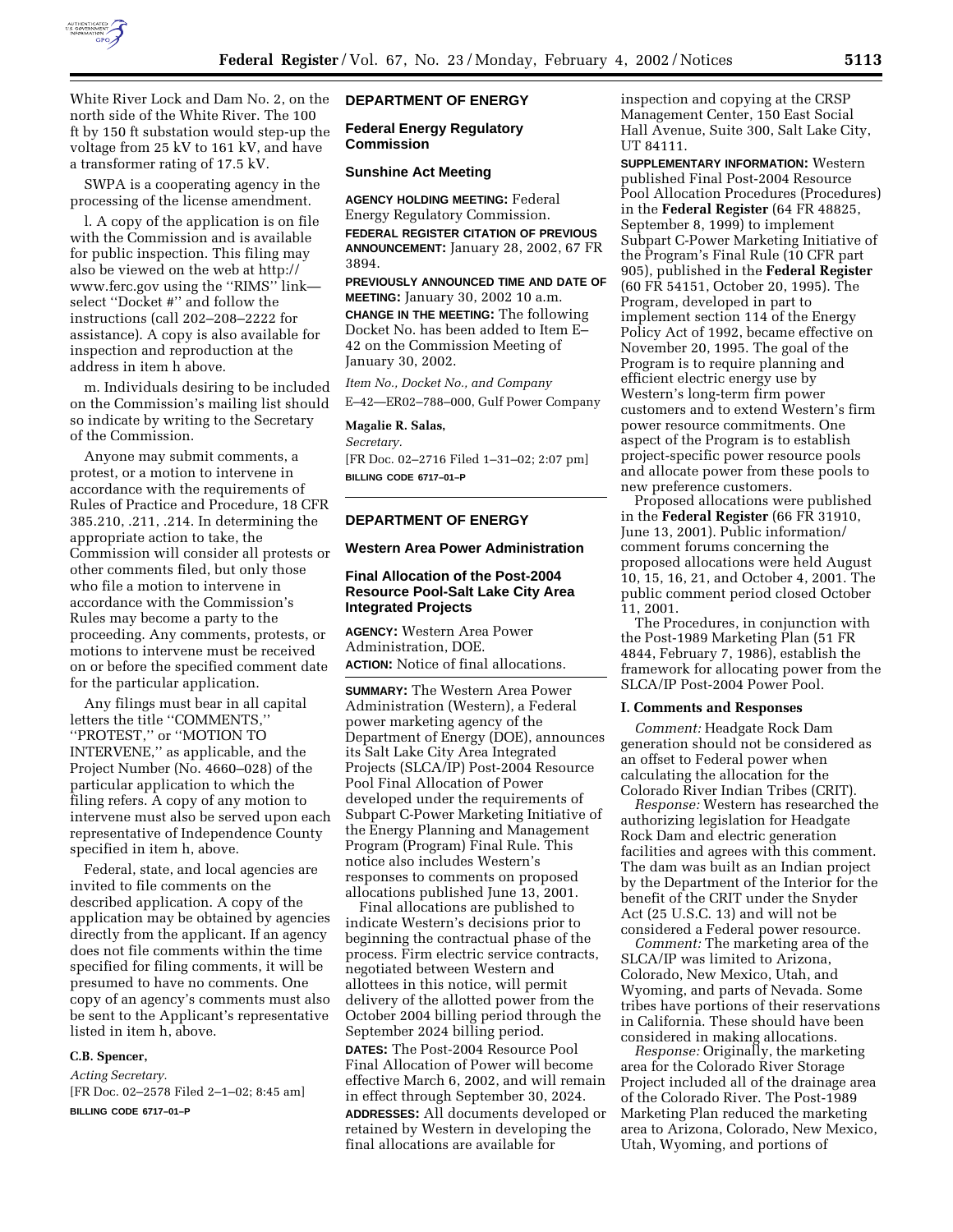Nevada. The current action is an extension of that marketing plan. Therefore, Western is not able to consider expanding the marketing area at this time. Any expansion of the marketing area to include portions of reservations in California is outside the scope of this effort. The portions of reservations in California are within the Parker-Davis Project marketing area. Power resource pools from these projects will be allocated effective upon expiration of existing contracts on September 30, 2008. Tribes with reservation lands and eligible loads in California may be able to participate in that process.

*Comment:* Allocations were not proposed for the Indian Pueblos of San Ildefonso, Santo Domingo, and Taos because their applications were not complete. They should be allowed to complete the application process and receive allocations.

*Response:* Western's mandate is to ensure the most widespread use of the Federal resources. Consistent with this, Western's goal was to achieve 100 percent participation by the eligible Indian tribes within the SLCA/IP marketing area. These three Pueblos along with the Moapa Band of Paiute Indians had not completed the application process and were not included in the proposed allocations. The Pueblos have now completed the application process. Allocations for these tribes are included in this notice. The Moapa Band of Paiutes has not indicated any further interest in Federal power and will not receive an allocation.

*Comment:* Western should closely review data submitted by tribes. The proposed allocations were based on Indian-owned loads on the reservations. Some ineligible loads may have been used in determining allocations.

*Response:* Western has conducted a reasonable review and verification of the Applicant Profile Data submitted by the tribes. Western believes that the tribes submitted their data in good faith and complied with the criteria. Tribes were asked to divide their commercial loads into Indian and non-Indian owned.

The allocation proposed for the Yavapai Prescott Tribe was based on a large amount of non-Indian owned commercial load on the Yavapai Prescott reservation. This was correctly identified by the Yavapai Prescott Tribe but incorrectly included by Western in determining the proposed allocation. The Tribe's allocation has been revised to base it only on allowed loads and to make it consistent with other tribes' allocations.

*Comment:* Because Tri-State Generation and Transmission Association (Tri-State) and Plains Electric Generation and Transmission Cooperative, Inc. (Plains) merged (in addition to the 7 percent withdrawal for the Post-2004 Power Pool), an additional 7,000 kilowatts (kW) and associated energy will be withdrawn from Tri-State. Some tribes commented that these 7,000 kW and the energy should be placed in the SLCA/IP Power Pool and allocated to the tribes.

*Response:* As stated in the June 13, 2001, **Federal Register** notice, Western's intent in withdrawing additional resources from Tri-State was to provide an allocation for Navopache Electric Cooperative (Navopache). Navopache was a member of Plains and received the benefit of Federal power through this membership. However, in the merger, Navopache chose not to become a member of Tri-State, thus losing access to Federal power. Western's intent in withdrawing an additional 7,000 kW from Tri-State was to provide an allocation to Navopache. This will enable Navopache to again receive Federal power after the merger of Tri-State and Plains eliminated its Federal power benefit. Navopache will be allocated 7,000 kW in both of the Summer and Winter seasons. It will receive 15,350,991 kilowatthours (kWh) of energy in the Summer season and 14,660,861 kWh in the Winter season.

*Comment:* Western should not consider the benefits of Federal power from current tribal service providers when making allocations to the tribes. In the event of the formation of a tribal utility, that power would be inaccessible to the tribes.

*Response:* The intent of the Program is to provide the benefits of Federal hydropower directly to individual tribes. Allocations listed in this notice will be made directly to the tribes. Any indirect Western hydroelectric benefits recognized in the calculation method were used by Western to determine a fair share for tribes at the time of allocation with no intent to create any commitment to transfer those benefits to the tribes. Any indirect Western hydroelectric benefits received by the tribes are due to contractual commitments between Western and the existing customers.

The White Mountain Apache Tribe (White Mountain) argued that since Navopache does not currently receive Federal power, indirect Federal benefits should not be considered in proposing a power allocation for White Mountain. However, Navopache will receive an allocation of SLCA/IP power at the same time that White Mountain is eligible to

receive service under this proposal. Since White Mountain and its members receive electric service from Navopache, they will at that time receive indirect Federal benefits through Navopache. They were also receiving the indirect benefit of Federal power during the base year established by Western for determination of the allocations. Consistent with the methodology used for all tribes, these indirect benefits have been accounted for in the proposed allocation for White Mountain.

*Comment:* Several tribes commented that energy not contracted for tribes should be used to increase other tribes' allocations to reach the target of 65 percent of eligible load. On the other hand, current customers commented that energy not contractually committed to tribes should be returned to the current customers.

*Response:* Western's intent is to enter into contracts with all tribes and/or nations receiving an allocation prior to October 1, 2004. In the event that a contract with a tribe for its allocation is not consummated prior to this date, such tribe's allocation will be held until a contract is completed or arrangement to take delivery of the power or the benefits of the power are made. Western stated in the criteria that energy not contracted for by new customers would be returned to current customers. It is now evident that the quantity of energy not contractually committed will be so small that reallocating it would not be administratively effective. The energy will not be reallocated to other tribes or existing customers but will be made available for the use of all customers through standard terms of the firm electric service contracts.

*Comment:* Western's current customers commented that the firm electric service contracts with the tribes should be the same as the contracts with current customers. However, some Indian representatives commented that certain changes should be made to the General Power Contract Provisions that take into account tribal sovereignty. Underlying reserve contracts should be offered to tribes to reserve the power allocation for each tribe and would allow changes to the method of implementation. Western's Integrated Resource Planning (IRP) requirements should be useful but not burdensome to the tribes.

*Response:* Entering into contractual arrangements with the tribes is the next step of the resource pool allocation process. However, contractual arrangements will not begin until final allocations are completed. Contractual provisions will be consistent with Section IV of the Procedures.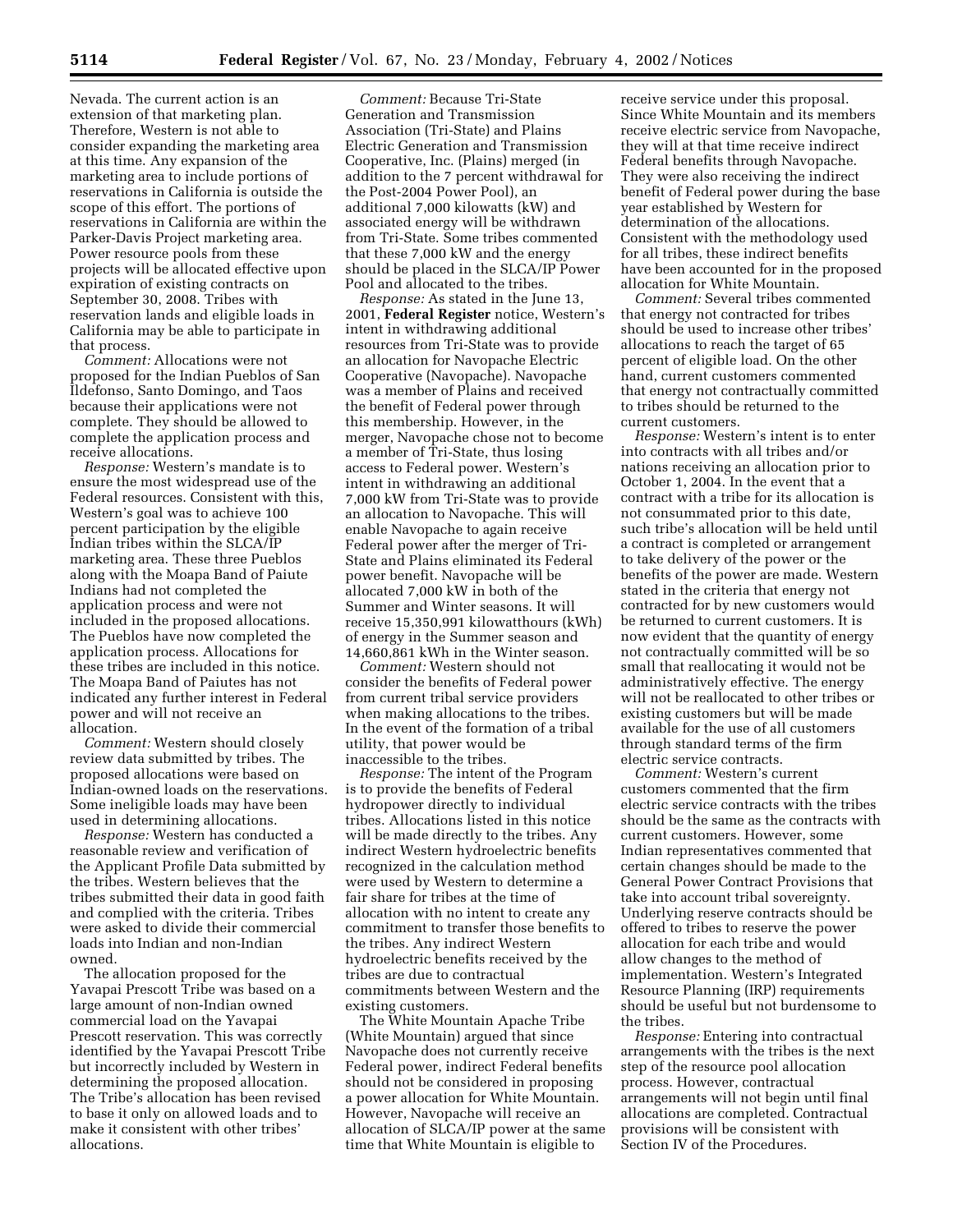*Comment:* Several comments were submitted concerning delivery points for Federal power.

*Response:* Delivery issues will be addressed after the allocation is final. Contracts for transmission service will be developed between the tribes and transmission providers. The tribes are ultimately responsible for transmission and delivery arrangements beyond the SLCA/IP Federal delivery points. However, Western will assist tribes in securing the necessary transmission or other arrangements that are necessary to ensure that they will receive the benefits of SLCA/IP power.

*Comment:* If changes to the proposed allocations are made, Western should publish revised proposed allocations and provide time for public review and comment.

*Response:* Western has made changes to the proposed allocations. However, all of the changes are the result of better information about applicants' loads and not the result of changes in criteria or policy. Western has consistently applied the criteria to all applicants in making the allocations. Allowing further public review and comment would delay further the implementation of the program and delay the offer of contracts to the tribes.

#### **II. Amount of Pool Resources**

Western will allocate to the tribes 7 percent of the SLCA/IP long-term firm hydroelectric resource available as of October 1, 2004, as firm power. Current hydrologic studies indicate that 203,251,178 kWh of energy and 93,679 kW of capacity will be available for the Summer season. In the Winter season, 217,281,509 kWh of energy and 93,680 kW of capacity will be available. Firm power means firm capacity and associated energy allocated by Western and subject to the terms and conditions specified in Western's long-term firm power electric service contracts.

Based on the applications submitted by the Northern Arapaho and the Eastern Shoshone tribes, Western could not differentiate between each tribe's load. The data from each tribe were used to arrive at a final allocation for the Wind River Reservation (Reservation) instead of each tribe. The final SLCA/IP allocation for the Reservation considers, in addition to the hydroelectric benefit from Western through the reservation's serving utility, the proposed allocation from Western's Loveland Area Projects resource pool.

## **III. Final Power Allocation**

The following final power allocations are made in accordance with the Procedures. All of the allocations are subject to the execution of a contract in accordance with the Procedures.

The final allocations for Indian tribes and organizations are shown in this table.

# SALT LAKE CITY AREA PROJECTS POST-2004 POWER POOL FINAL ALLOCATIONS

| Indian Tribes or Organizations                  | Summer Energy<br>(kWh) | <b>Winter Energy</b><br>(kWh) | Summer<br>CROD<br>(kW) | Winter<br>CROD<br>(kW) |
|-------------------------------------------------|------------------------|-------------------------------|------------------------|------------------------|
|                                                 | 408,790                | 480,748                       | 188                    | 207                    |
|                                                 | 299,506                | 355,370                       | 138                    | 153                    |
|                                                 | 2,806,867              | 2,523,150                     | 1,294                  | 1,088                  |
|                                                 | 13,197,379             | 8,305,968                     | 6,083                  | 3,581                  |
|                                                 | 86,101                 | 149,588                       | 40                     | 64                     |
|                                                 | 151,243                | 161,901                       | 70                     | 70                     |
|                                                 | 170.672                | 310,489                       | 79                     | 134                    |
|                                                 | 680.593                | 775,099                       | 314                    | 334                    |
|                                                 | 5,142,570              | 5,418,248                     | 2,370                  | 2,336                  |
|                                                 | 30,506,505             | 31,786,232                    | 14,061                 | 13.704                 |
|                                                 | 437,268                | 565,997                       | 202                    | 244                    |
|                                                 | 5.951.066              | 6.698.757                     | 2.743                  | 2,888                  |
|                                                 | 1,372,287              | 1,455,714                     | 632                    | 628                    |
|                                                 | 1,285,957              | 1,806,153                     | 593                    | 779                    |
|                                                 | 0                      | 4,515                         | 0                      | 2                      |
|                                                 | 1,578,851              | 1,246,804                     | 728                    | 538                    |
|                                                 | 2,164,024              | 2,432,979                     | 997                    | 1.049                  |
|                                                 | 129,837                | 160,606                       | 60                     | 69                     |
|                                                 | 45,923,355             | 59,159,156                    | 21,166                 | 25,506                 |
|                                                 | 348.269                | 371,538                       | 161                    | 160                    |
|                                                 | 2,896,605              | 2,468,394                     | 1,335                  | 1.064                  |
|                                                 | 167,980                | 54.273                        | 77                     | 23                     |
|                                                 | 405.413                | 535.074                       | 187                    | 231                    |
|                                                 | 931,658                | 1,007,712                     | 429                    | 434                    |
|                                                 | 2,405,246              | 2,644,248                     | 1,109                  | 1,140                  |
|                                                 | 474,564                | 650,399                       | 219                    | 280                    |
|                                                 | 1,646,121              | 1,850,708                     | 759                    | 798                    |
|                                                 | 461,500                | 666,340                       | 213                    | 287                    |
|                                                 | 718,673                | 1,004,843                     | 331                    | 433                    |
|                                                 | 139,859                | 157,241                       | 64                     | 68                     |
|                                                 | 661,979                | 745,095                       | 305                    | 321                    |
|                                                 | 2,065,478              | 1,947,417                     | 952                    | 840                    |
|                                                 | 474,377                | 650,190                       | 219                    | 280                    |
|                                                 | 989,749                | 1,044,975                     | 456                    | 451                    |
|                                                 | 491,193                | 835,116                       | 226                    | 360                    |
|                                                 | 1,375,087              | 1,426,471                     | 634                    | 615                    |
| Pueblo of Zia ……………………………………………………………………………………… | 151,801                | 208,061                       | 70                     | 90                     |
| Pueblo of Zuni …………………………………………………………………………………… | 2,261,793              | 2,913,662                     | 1,042                  | 1,256                  |
|                                                 | 1,106,528              | 1,738,295                     | 510                    | 749                    |
|                                                 | 665,272                | 1,012,039                     | 307                    | 436                    |
|                                                 | 35,393,766             | 31,944,155                    | 16,313                 | 13,773                 |
|                                                 | 8,175,836              | 8,147,557                     | 3.768                  | 3,513                  |